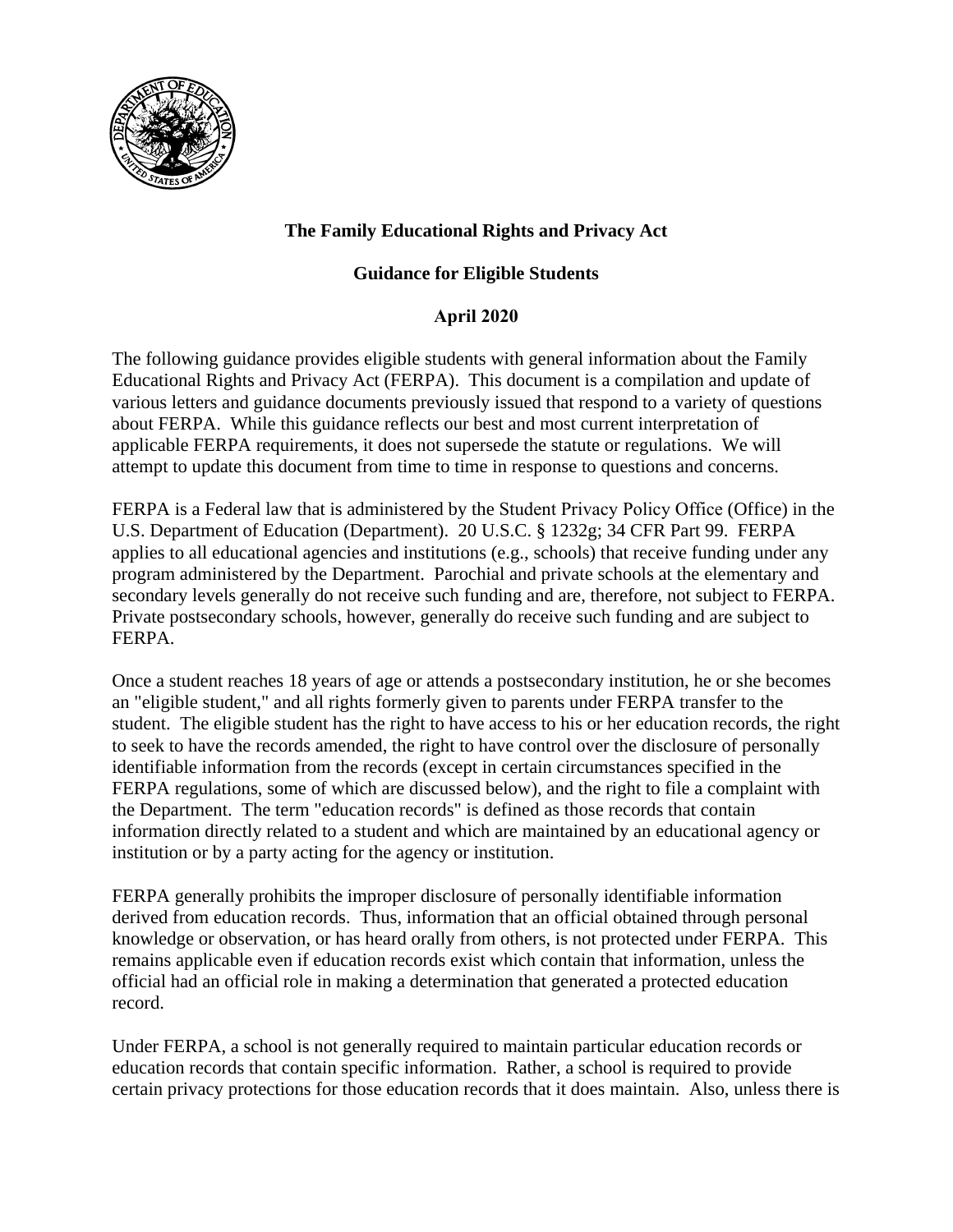an outstanding request by an eligible student to inspect and review education records, FERPA permits the school to destroy such records without notice to the student.

### **Access to Education Records**

Under FERPA, a school must provide an eligible student with an opportunity to inspect and review his or her education records within 45 days following its receipt of a request. A school is required to provide an eligible student with copies of education records, or make other arrangements, if a failure to do so would effectively prevent the student from obtaining access to the records. A case in point would be a situation in which the student does not live within commuting distance of the school.

A school is not generally required by FERPA to provide an eligible student with access to academic calendars, course syllabi, or general notices such as announcements of specific events or extra-curricular activities. That type of information is not generally directly related to an individual student and, therefore, does not meet the definition of an education record.

Under FERPA, a school is not required to provide information that is not maintained or to create education records in response to an eligible student's request. Accordingly, a school is not required to provide an eligible student with updates on his or her progress in a course (including grade reports) or in school unless such information already exists in the form of an education record.

## **Amendment of Education Records**

Under FERPA, an eligible student has the right to request that inaccurate or misleading information in his or her education records be amended. While a school is not required to amend education records in accordance with an eligible student's request, the school is required to consider the request. If the school decides not to amend a record in accordance with an eligible student's request, the school must inform the student of his or her right to a hearing on the matter. If, as a result of the hearing, the school still decides not to amend the record, the eligible student has the right to insert a statement in the record setting forth his or her views. That statement must remain with the contested part of the eligible student's record for as long as the record is maintained.

However, while the FERPA amendment procedure may be used to challenge facts that are inaccurately recorded, it may not be used to challenge a grade, an opinion, or a substantive decision made by a school about an eligible student. FERPA was intended to require only that schools conform to fair recordkeeping practices and not to override the accepted standards and procedures for making academic assessments, disciplinary rulings, or placement determinations. Thus, while FERPA affords eligible students the right to seek to amend education records which contain inaccurate information, this right cannot be used to challenge a grade or an individual's opinion, or a substantive decision made by a school about a student. Additionally, if FERPA's amendment procedures are not applicable to an eligible student's request for amendment of education records, the school is not required under FERPA to hold a hearing on the matter.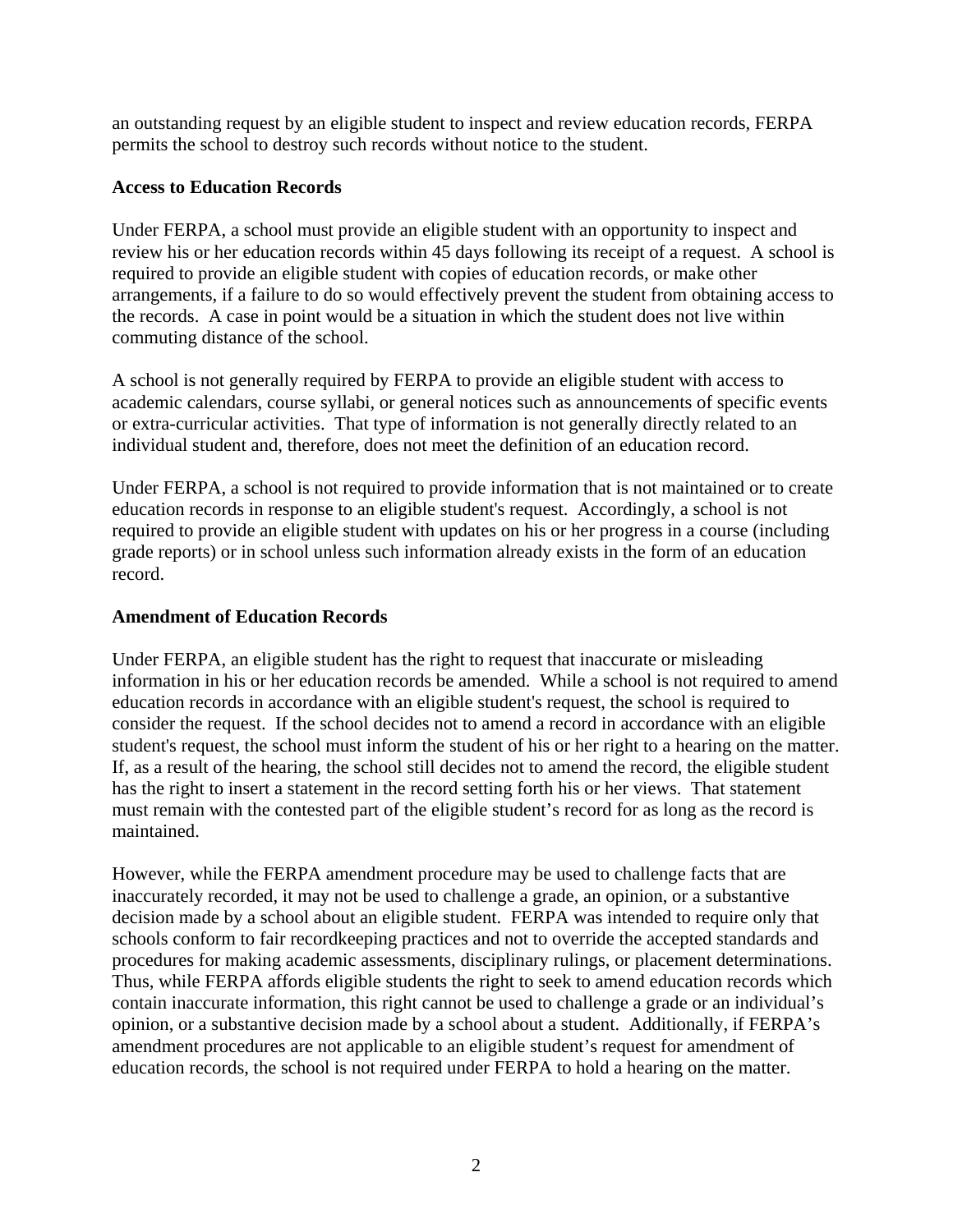#### **Disclosure of Education Records**

Under FERPA, a school may not generally disclose personally identifiable information from an eligible student's education records to a third party unless the eligible student has provided written consent. However, there are a number of exceptions to FERPA's prohibition against nonconsensual disclosure of personally identifiable information from education records. Under these exceptions, schools are *permitted* to disclose personally identifiable information from education records without consent, though they are not *required* to do so. Following is general information regarding some of these exceptions.

One of the exceptions to the prior written consent requirement in FERPA allows "school officials," including teachers, within a school to obtain access to personally identifiable information contained in education records provided the school has determined that they have "legitimate educational interest" in the information. Although the term "school official" is not defined in the statute or regulations, this Office generally interprets the term to include parties such as: professors; instructors; administrators; health staff; counselors; attorneys; clerical staff; trustees; members of committees and disciplinary boards; and a contractor, volunteer or other party to whom the school has outsourced institutional services or functions.

A school must inform eligible students of how it defines the terms "school official" and "legitimate educational interest" in its annual notification of FERPA rights. A school official generally has a legitimate educational interest if the official needs to review an education record in order to fulfill his or her professional responsibility. Additional information about the annual notification of rights is found below in this guidance document.

Another exception permits a school to disclose personally identifiable information from an eligible student's education records, without consent, to another school in which the student seeks or intends to enroll. The sending school may make the disclosure if it has included in its annual notification of rights a statement that it forwards education records in such circumstances. Otherwise, the sending school must make a reasonable attempt to notify the student in advance of making the disclosure, unless the student has initiated the disclosure. The school must also provide an eligible student with a copy of the records that were released if requested by the student.

FERPA also permits a school to disclose personally identifiable information from education records without consent when the disclosure is in connection with financial aid for which the student has applied or which the student has received, if the information is necessary for such purposes as to: determine the eligibility for the aid; determine the amount of the aid; determine the conditions for the aid; and/or enforce the terms and conditions of the aid. With respect to this exception, the term "financial aid" means payment of funds provided to an individual (or payment in kind of tangible or intangible property to the individual) that is conditioned on the individual's attendance at a school.

Another exception permits a school to disclose personally identifiable information from education records without consent when the disclosure is to the parents of a "dependent student" as that term is defined in Section 152 of the Internal Revenue Code. Generally, if either parent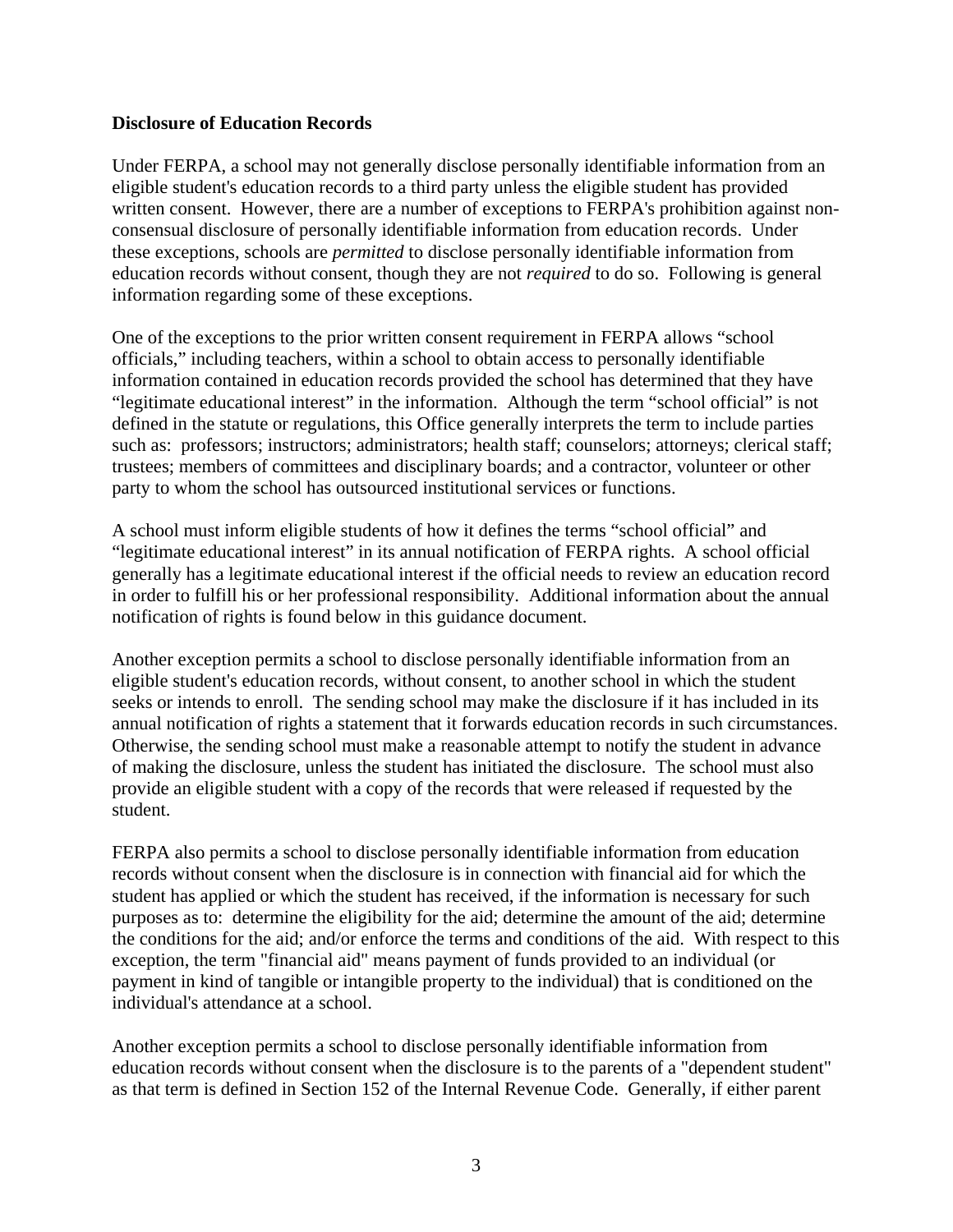has claimed the student as a dependent on the parent's most recent year's income tax statement, the school may non-consensually disclose the eligible student's education records to both parents under this exception.

Postsecondary institutions may also disclose personally identifiable information from education records, without consent, to appropriate parties, including parents of an eligible student, in connection with a health or safety emergency. Under this provision, colleges and universities may notify parents when there is a health or safety emergency involving their son or daughter, even if the parents do not claim the student as a dependent.

FERPA also permits a school to disclose personally identifiable information from education records without consent when the disclosure is to the parents of a student at a postsecondary institution regarding the student's violation of any Federal, State, or local law, or of any rule or policy of the institution, governing the use or possession of alcohol or a controlled substance. The school may non-consensually disclose information under this exception if the school determines that the student has committed a disciplinary violation with respect to that use or possession and the student is under 21 years of age at the time of the disclosure to the parent.

Another exception permits a school to non-consensually disclose personally identifiable information from a student's education records when such information has been appropriately designated as directory information. "Directory information" is defined as information contained in the education records of a student that would not generally be considered harmful or an invasion of privacy if disclosed. Directory information could include information such as the student's name, address, e-mail address, telephone listing, photograph, date and place of birth, major field of study, participation in officially recognized activities and sports, weight and height of members of athletic teams, dates of attendance, degrees and awards received, the most recent previous educational agency or institution attended, grade level or year (such as freshman or junior), and enrollment status (undergraduate or graduate; full-time or part-time).

A school may disclose directory information without consent if it has given public notice of the types of information it has designated as directory information, the eligible student's right to restrict the disclosure of such information, and the period of time within which an eligible student has to notify the school that he or she does not want any or all of those types of information designated as directory information. Also, FERPA does not require a school to notify eligible students individually of the types of information it has designated as directory information. Rather, the school may provide this notice by any means likely to inform eligible students of the types of information it has designated as directory information.

There are several other exceptions to FERPA's prohibition against non-consensual disclosure of personally identifiable information from education records, some of which are briefly mentioned below. Under certain conditions (specified in the FERPA regulations), a school may nonconsensually disclose personally identifiable information from education records:

• to authorized representatives of the Comptroller General of the United States, the Attorney General of the United States, the U.S. Secretary of Education, and State and local educational authorities for audit or evaluation of Federal or State supported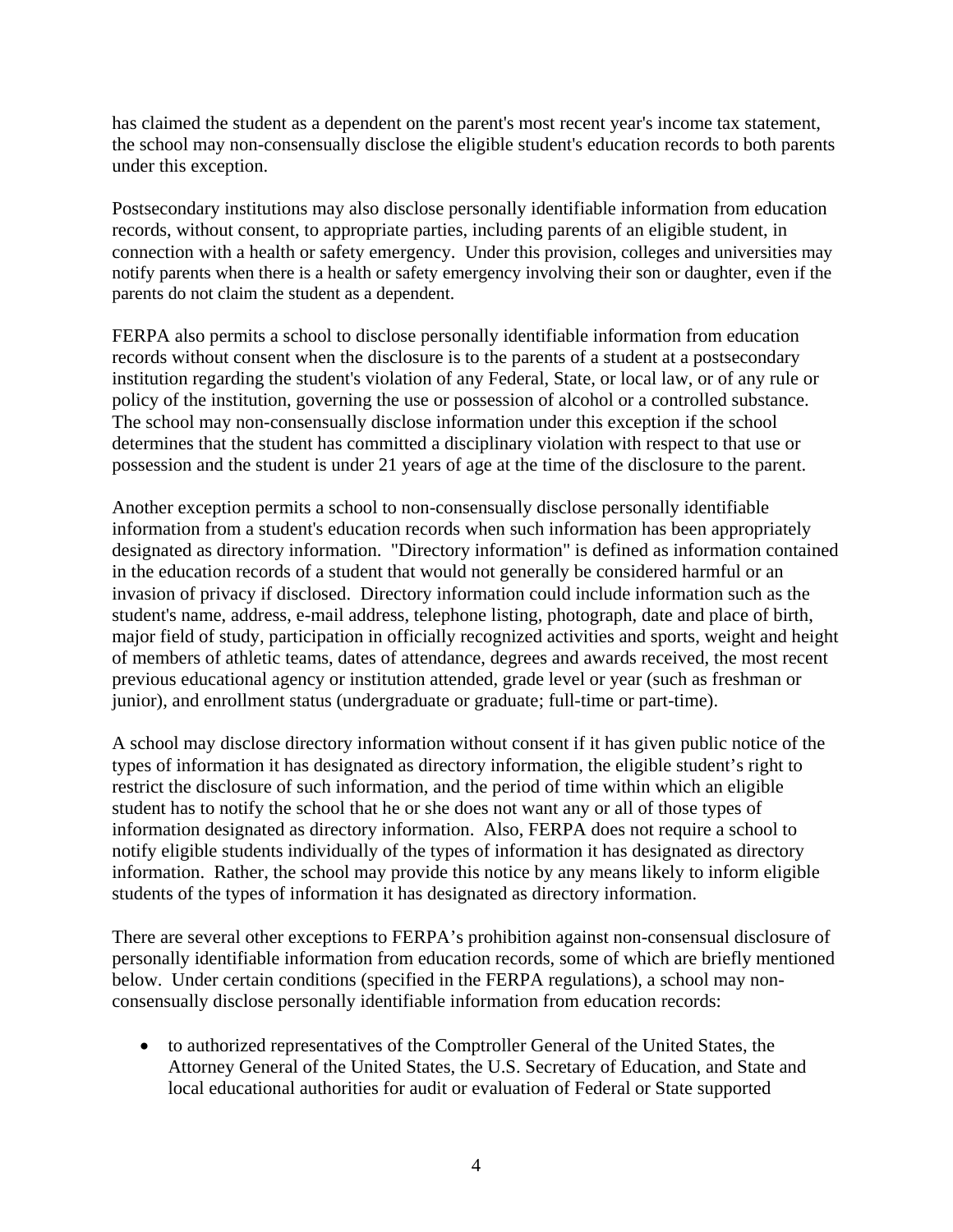education programs, or for the enforcement of or compliance with Federal legal requirements that relate to those programs;

- to organizations conducting studies for or on behalf of the school making the disclosure for the purposes of administering predictive tests, administering student aid programs, or improving instruction;
- to comply with a judicial order or a lawfully issued subpoena;
- to the victim of an alleged perpetrator of a crime of violence or a non-forcible sex offense concerning the final results of a disciplinary hearing with respect to the alleged crime; and
- to any third party the final results of a disciplinary proceeding related to a crime of violence or non-forcible sex offense if the student who is the alleged perpetrator is found to have violated the school's rules or policies. The disclosure of the final results only includes: the name of the alleged perpetrator, the violation committed, and any sanction imposed against the alleged perpetrator. The disclosure must not include the name of any other student, including a victim or witness, without the written consent of that other student.

As stated above, conditions specified in the FERPA regulations at 34 CFR § 99. 31 have to be met before a school may non-consensually disclose personally identifiable information from education records in connection with any of the exceptions mentioned above.

### **Annual Notification of Rights**

Under FERPA, a school must annually notify eligible students in attendance of their rights under FERPA. The annual notification must include information regarding an eligible student's right to inspect and review his or her education records, the right to seek to amend the records, the right to consent to disclosure of personally identifiable information from the records (except in certain circumstances), and the right to file a complaint with the Office regarding an alleged failure by a school to comply with FERPA. It must also inform eligible students of the school's definitions of the terms "school official" and "legitimate educational interest."

FERPA does not require a school to notify eligible students individually of their rights under FERPA. Rather, the school may provide the notice by any means likely to inform eligible students of their rights. Thus, the annual notification may be published by various means, including any of the following: in a schedule of classes; in a student handbook; in a calendar of school events; on the school's website (though this should not be the exclusive means of notification); in the student newspaper; and/or posted in a central location at the school or various locations throughout the school. Additionally, some schools include their directory information notice as part of the annual notice of rights under FERPA.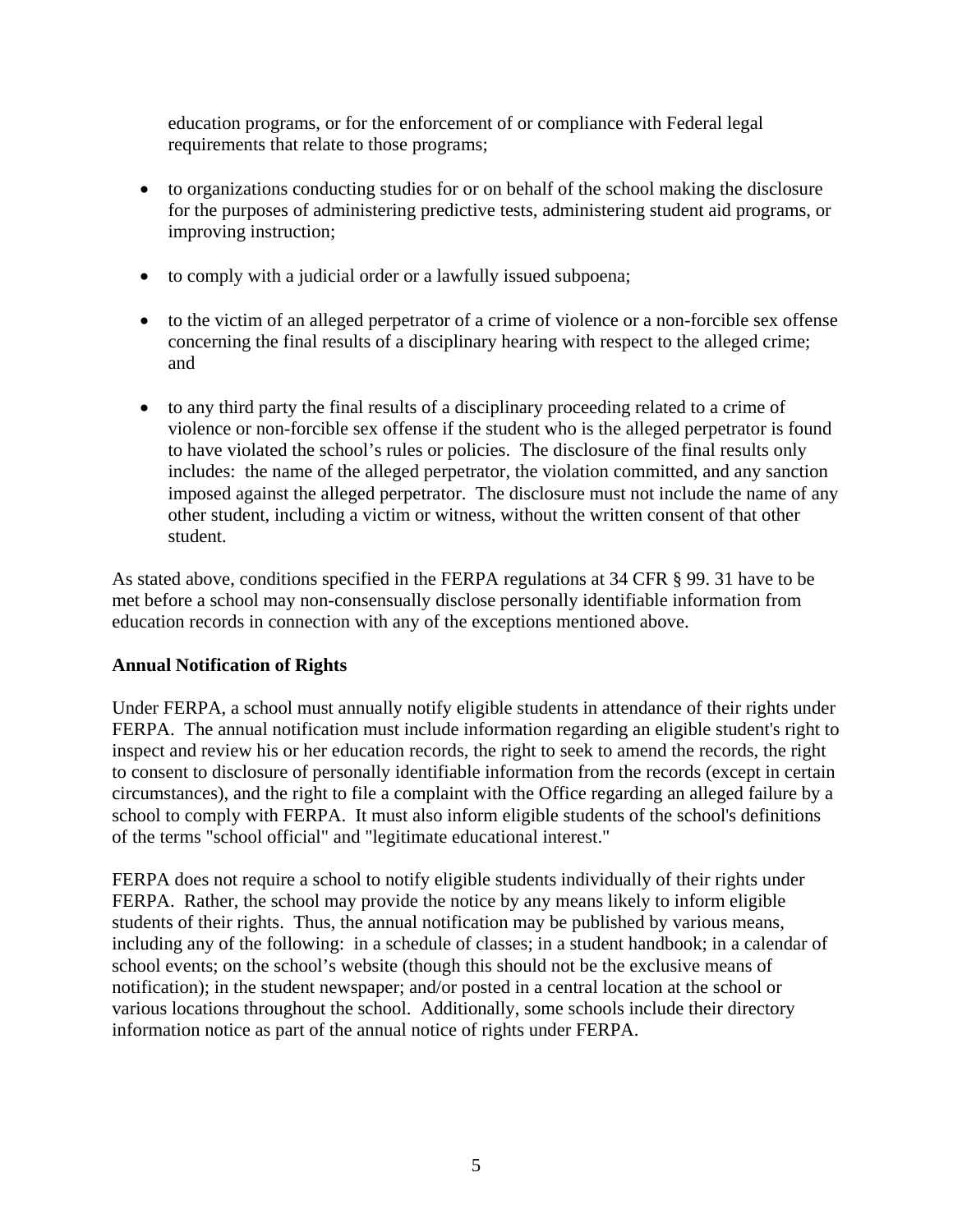#### **Law Enforcement Units and Law Enforcement Unit Records**

A "law enforcement unit" means any individual, office, department, division or other component of a school, such as a unit of commissioned police officers or non-commissioned security guards, that is officially authorized or designated by the school to: enforce any local, State, or Federal law, or refer to appropriate authorities a matter for enforcement of any law against any individual or organization; or to maintain the physical security and safety of the school. The law enforcement unit does not lose its status as a law enforcement unit if it also performs other, nonlaw enforcement functions for the school, including investigation of incidents or conduct that constitutes or leads to a disciplinary proceeding against a student.

"Law enforcement unit records" (i.e., records created by the law enforcement unit, created for a law enforcement purpose, and maintained by the law enforcement unit) are not "education records" subject to the privacy protections of FERPA. As such, the law enforcement unit may refuse to provide an eligible student with an opportunity to inspect and review law enforcement unit records, and it may disclose law enforcement unit records to third parties without the eligible student's prior written consent. However, education records, or personally identifiable information from education records, which the school shares with the law enforcement unit do not lose their protected status as education records because they are shared with the law enforcement unit.

#### **Complaints of Alleged Failures to Comply with FERPA**

FERPA vests the rights it affords in the eligible student. The statute does not provide for these rights to be vested in a third party who has not suffered an alleged violation of their rights under FERPA. Thus, we require that a student have "standing," i.e., have suffered an alleged violation of his or her rights under FERPA, in order to file a complaint.

The Office may investigate those timely complaints that contain specific allegations of fact giving reasonable cause to believe that a school has violated FERPA. A timely complaint is defined as one that is submitted to the Office within 180 days of the date that the complainant knew or reasonably should have known of the alleged violation of FERPA. Complaints that do not meet FERPA's threshold requirement for timeliness are not investigated.

If we receive a timely complaint that contains a specific allegation of fact giving reasonable cause to believe that a school has violated FERPA, we may initiate an administrative investigation into the allegation in accordance with procedures outlined in the FERPA regulations. If a determination is made that a school violated FERPA, the school and the complainant are so advised, and the school is informed of the steps it must take to come into compliance with the law. The investigation is closed when voluntary compliance is achieved.

Please note that the eligible student should state his or her allegations as clearly and specifically as possible. To aid us in efficiently processing allegations, we ask that an eligible student only include supporting documentation that is relevant to the allegations provided. Otherwise, we may return the documentation and request clarification. This Office does not have the resources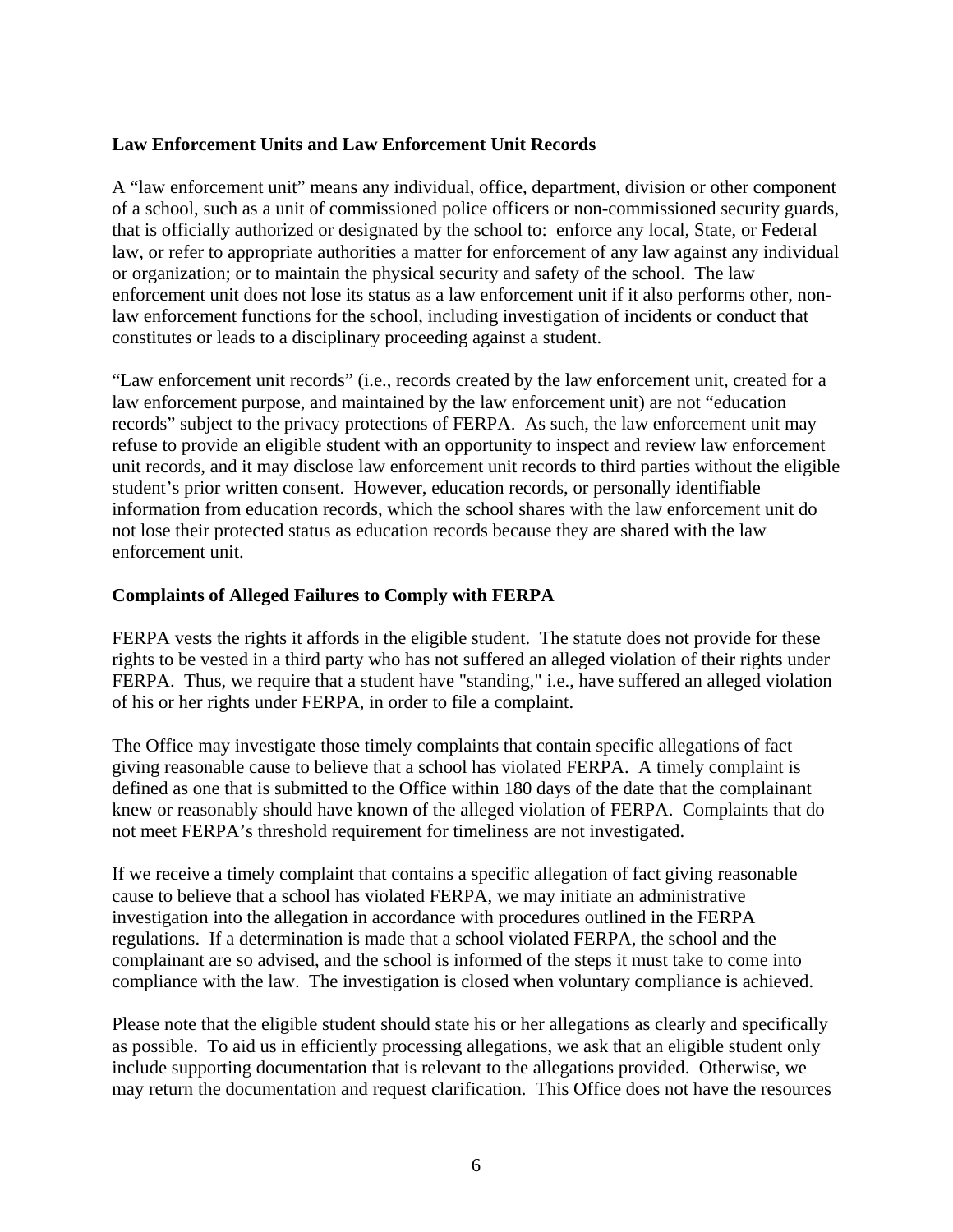to review voluminous documents and materials to determine whether an allegation of a violation of FERPA is included. An eligible student may obtain a complaint form by calling (202) 260- 3887. For administrative and privacy reasons, we do not discuss individual allegations and cases via email. Please mail completed complaint forms to the Office (address below) for review and any appropriate action.

#### Complaint Regarding Access

If an eligible student believes that a school has failed to comply with his or her request for access to education records, the student may complete a FERPA complaint form and should include the following specific information: the date of the request for access to the education records; the name of the school official to whom the request was made (a dated copy of any written request to the school should be provided, if possible); the response of the school official, if any; and the specific nature of the information requested.

#### Complaint Regarding Amendment

If an eligible student believes that a school has failed to comply with his or her request for amendment of inaccurate information in education records or failed to offer the student an opportunity for a hearing on the matter, the student may complete a FERPA complaint form and should include the following specific information: the date of the request for amendment of the education records; the name of the school official to whom the request was made (a dated copy of any written request to the school should be provided, if possible); the response of the school official, if any; the specific nature of the inaccurate information for which amendment was requested; and evidence provided to the school to support the assertion that such information is inaccurate.

#### Complaint Regarding Disclosure

If an eligible student believes that a school has improperly disclosed personally identifiable information from his or her education records to a third party, the student may complete a FERPA complaint form and should include the following specific information: the date or approximate date the alleged disclosure occurred or the date the student learned of the disclosure; the name of the school official who made the disclosure, if that is known; the third party to whom the disclosure was made; and the specific nature of the education records disclosed.

This guidance document is designed to provide eligible students with some general information regarding FERPA and their rights, and to address some of the basic questions most frequently asked by eligible students. You can review the FERPA regulations, frequently asked questions, significant opinions of the Office, and other information regarding FERPA at our Website as follows:

### https://studentprivacy.ed.gov